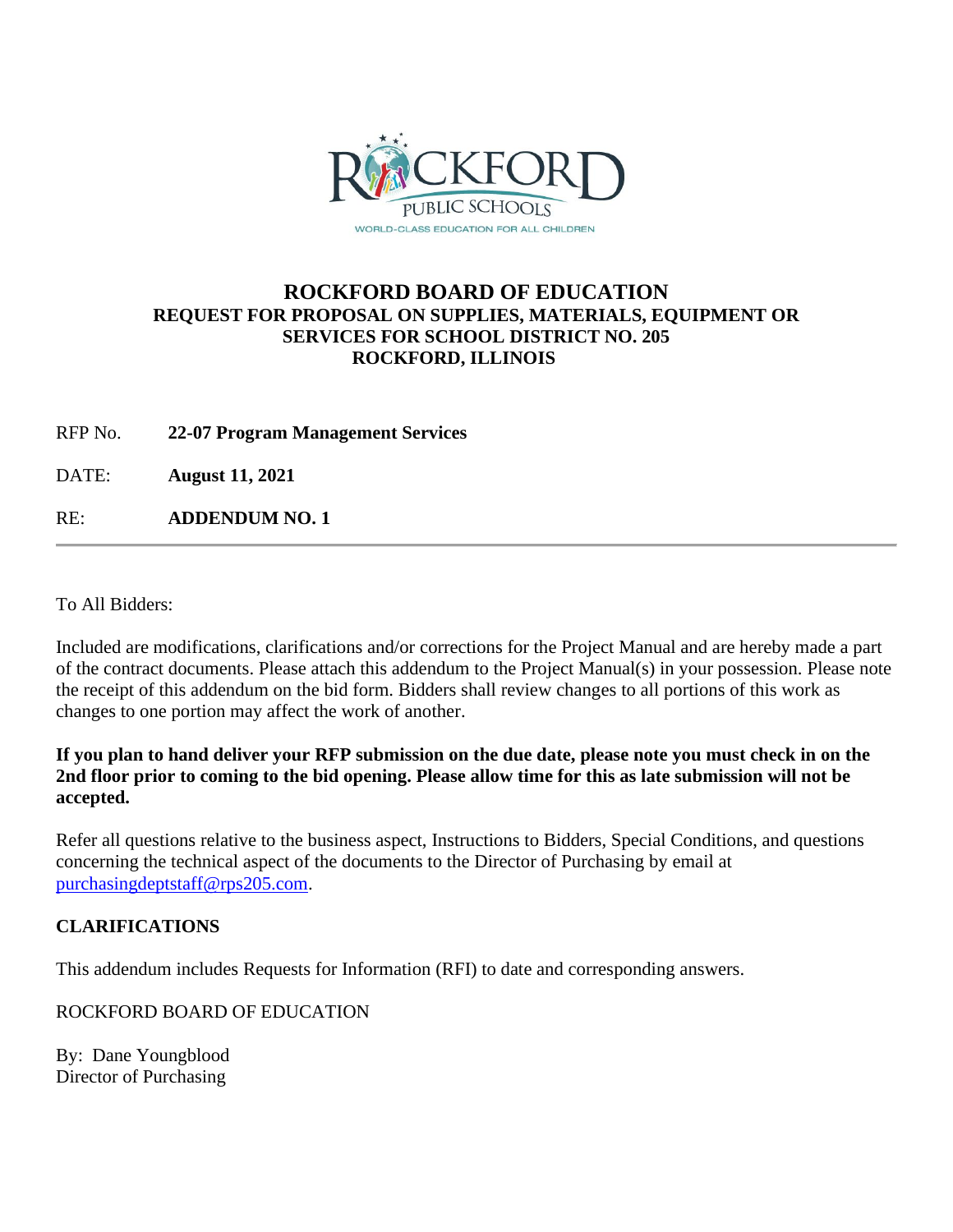## **ADDENDUM ONE**

## Date: 8.6.21

The following questions were received for RFP 22-07 Program Management Services:

1. *Do you have a job description for Project Manager #1 vs. Project Manager #2 – trying to understand the difference between them if there is any.* 

Response: No. No difference. Staffing is anticipated for two project managers. Program Manager will submit resumes for RPS to review.

2. Hourly rates – how will the number of hours be calculated for each project – (IE is there going to be a not *to exceed number of hours per project or just however many it takes to get the job done and paid accordingly?)* 

Response: The District will work closely with the Program Manager to determine actual needs throughout the program. The estimated hours needed from September 2021 – December 2024

- a. Project Executive: 6525
- b. Project Manager: 6264
- c. Project Manager: 5220
- d. Project Administrator: 2,784
- *3. Do you have more detailed description of the scope of work as noted in 4.4.1? Section 4.4.1 "The Program Manager shall assist the owner with the review, development and recommendations for the portfolio of projects based upon anticipated construction costs and schedules."*

Response: This is a part of the basic professional services the Program Manager shall provide to the district for evaluation of the best value to the district for construction work to be implemented. The Program Manager may need to perform their own analysis of the work in lieu review of costs and schedules submitted by the architect or the contractor.

*4. In 4.5.2 is the HVAC Project Executive part of the Program Manager's staff or part of the MEP Engineer's staff?*

Response: The Project Executive is part of the Program Managers staff. Program Manager will submit a resume for RPS to review.

*5. We are assuming that RPS 205 is contracting directly with the respective subs for each project and the Program Manager is not functioning as an "at risk" General Contractor or Construction Manager.*

Response: These are design, bid, build projects. The Program Manager is simply the owner's representative throughout the planning, design, construction and occupancy phases of the projects comprising the portfolio of the work.

*6. Who is reviewing the responses to the Request for Proposals?*